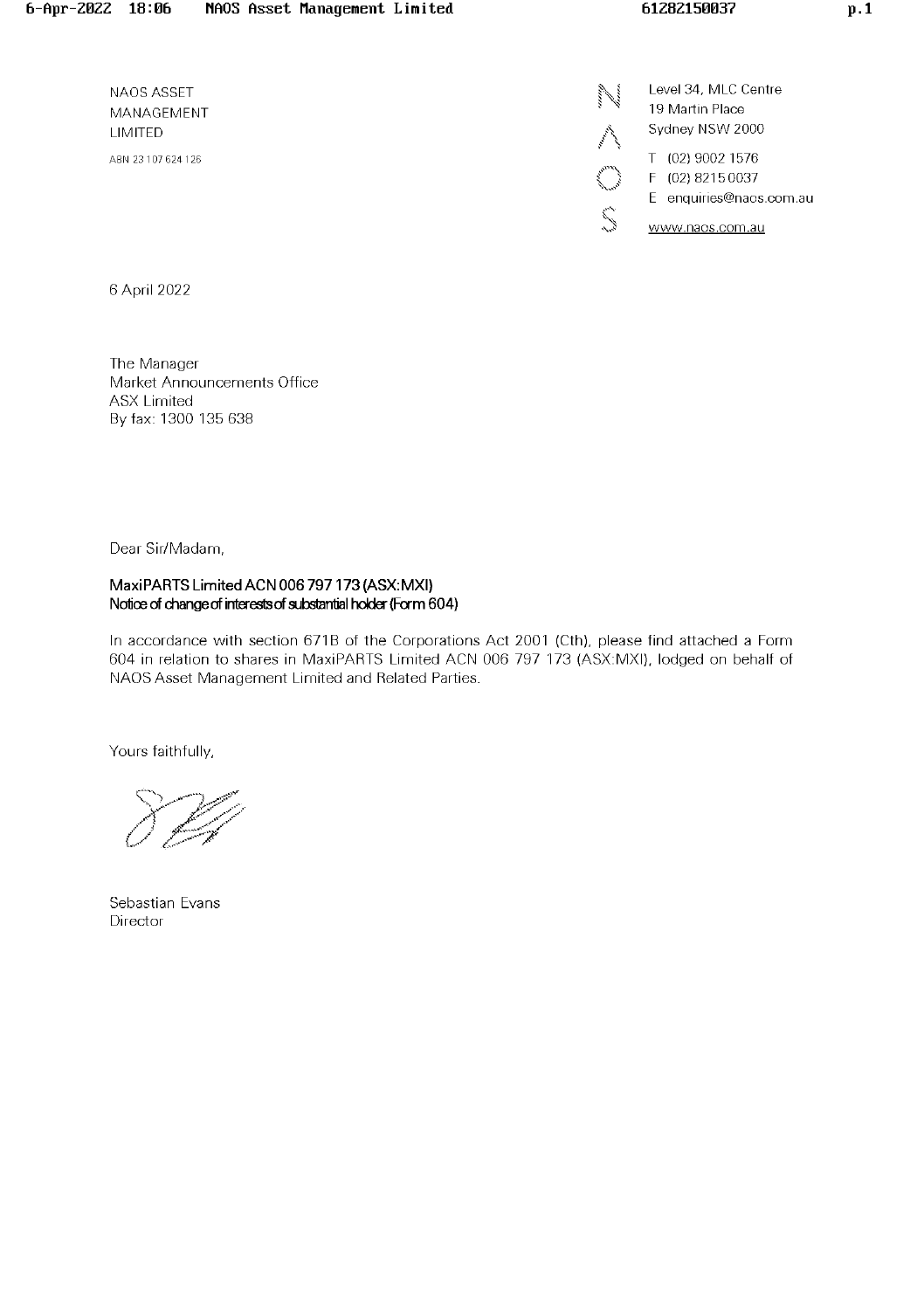604 page 1/2 15 July 2001

# **Form 604**

Corporations Act 2001 Section 671B

# Notice of change of interests of substantial holder

To Company Name/ Scheme

MaxiPARTS Limited (ASX:MXI)

ACN/ARSN

ACN 006 797 173

#### 1. Details of substantial holders(1)

NAOS Substantial Holders referred to in Annexure A.

| There was a change in the interests of the<br>substantial holder on | 5/04/2022  |  |
|---------------------------------------------------------------------|------------|--|
| The previous notice was given to the company on                     | 10/02/2022 |  |
| The previous notice was dated                                       | 10/02/2022 |  |

#### 2. Previous and present voting power

The total number of votes attached to all the voting shares in the company or voting interests in the scheme that the substantial holder or an associate (2) had a relevant interest (3) in when last required, and when now required, to give a substantial holding notice to the company or scheme, are as follows:

| Class of securities (4) | Previous notice                    |        | Present notice |                  |
|-------------------------|------------------------------------|--------|----------------|------------------|
|                         | Person's votes<br>Voting power (5) |        | Person's votes | Voting power (5) |
| <b>Ordinary Shares</b>  | 5.293 418                          | 12.16% | 6.469.498      | 13.65%           |

#### 3. Changes in relevant interests

Particulars of each change in, or change in the nature of, a relevant interest of the substantial holder or an associate in voting securities of the company or scheme, since the substantial holder was last required to give a substantial holding notice to the company or scheme are as follows:

| Date of<br>change           | Person whose<br>relevant interest<br>changed | Nature of change (6) | Consideration<br>given in relation<br>to change (7) | Class and<br>number of<br>securities<br>affected | Person's votes<br>affected |
|-----------------------------|----------------------------------------------|----------------------|-----------------------------------------------------|--------------------------------------------------|----------------------------|
| Refer to <b>Annexure B.</b> |                                              |                      |                                                     |                                                  |                            |

#### 4. **Present relevant interests**

Particulars of each relevant interest of the substantial holder in voting securities after the change are as follows:

| Holder of                  | Registered | Person entitled to | Nature of    | Class and  | Person's votes |
|----------------------------|------------|--------------------|--------------|------------|----------------|
| relevant                   | holder of  | be registered as   | relevant     | number of  |                |
| interest                   | securities | holder (8)         | interest (6) | securities |                |
| Refer to <b>Annexure C</b> |            |                    |              |            |                |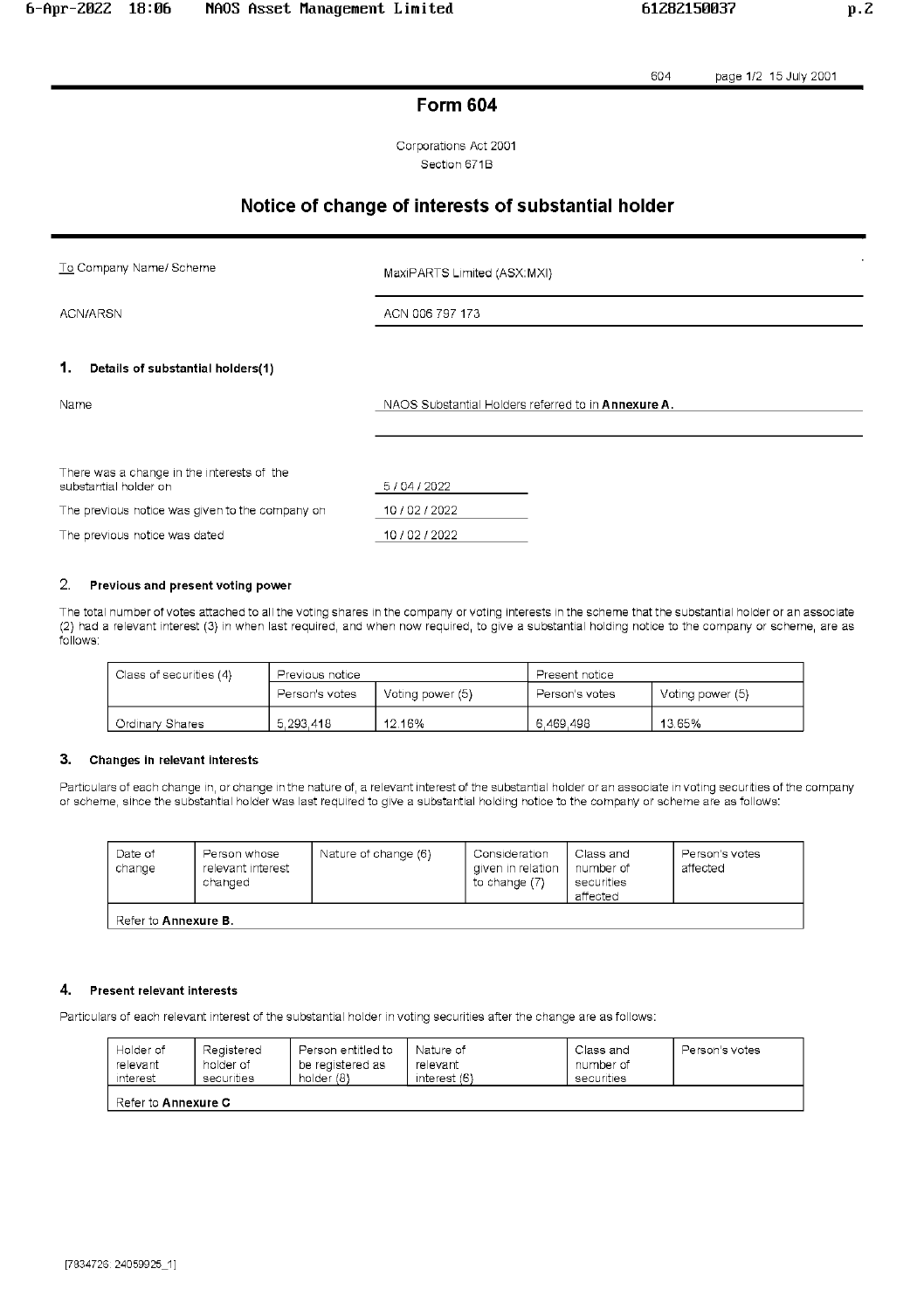## 5. Changes in association

The persons who have become associates (2) of, ceased to be associates of, or have changed the nature of their association (9) with, the substantial holder in relation to voting interests in the company or scheme are as follows:

| Name of AC/ARSN (if applicable) | Nature of association |
|---------------------------------|-----------------------|
|                                 |                       |
|                                 |                       |
|                                 |                       |

## 6. Addresses

The addresses of persons named in this form are as follow:

| Name                              | . ರತಳ                                                                     |
|-----------------------------------|---------------------------------------------------------------------------|
| Holders<br>; Substantial<br>NAOS. | Svdney NSW 2000<br>Place.<br>MLC Centre, 19 Martin<br>C/-<br>Level<br>-34 |

#### **Signature**

| print name | Sebastian Evans | capacity | On behalf of the NAOS Substantial Holders |
|------------|-----------------|----------|-------------------------------------------|
| sign here  | بركيبكر         | date     | 6/04/2022                                 |

#### **DIRECTIONS**

- If there are a number of substantial holders with similar or related relevant interests (eg. a corporation and its related corporations, or  $(1)$ the manager and trustee of an equity trust), the names, could be included in an annexure to the form. If the relevant interests of a group of persons are essentially similar they may be referred to throughout the form as a specifically named group if the membership of each group, with the names and addresses of members is clearly set out in paragraph 6 of the form.
- See the definition of "associate" in section 9 of the Corporations Act 2001.  $(2)$
- See the definition of "relevant interest" in sections 608 and 671B(7) of the Corporations Act 2001.  $(3)$
- The voting shares of a company constitute one class unless divided into separate classes.  $(4)$
- The person's votes divided by the total votes in the body corporate or scheme multiplied by 100.  $(5)$
- Include details of:  $(6)$ 
	- any relevant agreement or other circumstances because of which the change in relevant interest occurred. If subsection  $(a)$ 671B(4) applies, a copy of any document setting out the terms of any relevant agreement, and a statement by the person giving full and accurate details of any contact, scheme or arrangement, must accompany this form, together with a written statement certifying this contract, scheme or arrangement; and
	- any qualification of the power of a person to exercise, control the exercise of, or influence the exercise of, the voting powers  $(b)$ or disposal of the securities to which the relevant interest relates (indicating clearly the particular securities to which the qualification applies).

See the definition of "relevant agreement" in section 9 of the Corporations Act 2001.

Details of the consideration must include any and all benefits, money and other, that any person from whom a relevant interest was acquired has, or may, become entitled to receive in relation to that acquisition. Details must be included even if the benefit is conditional  $(7)$ on the happening or not of a contingency. Details must be included of any benefit paid on behalf of the substantial holder or its associate in relation to the acquisitions, even if they are not paid directly to the person from whom the relevant interest was acquired.

- If the substantial holder is unable to determine the identity of the person (eg. if the relevant interest arises because of an option) write  $(8)$ "unknown"
- Give details, if appropriate, of the present association and any change in that association since the last substantial holding notice.  $(9)$